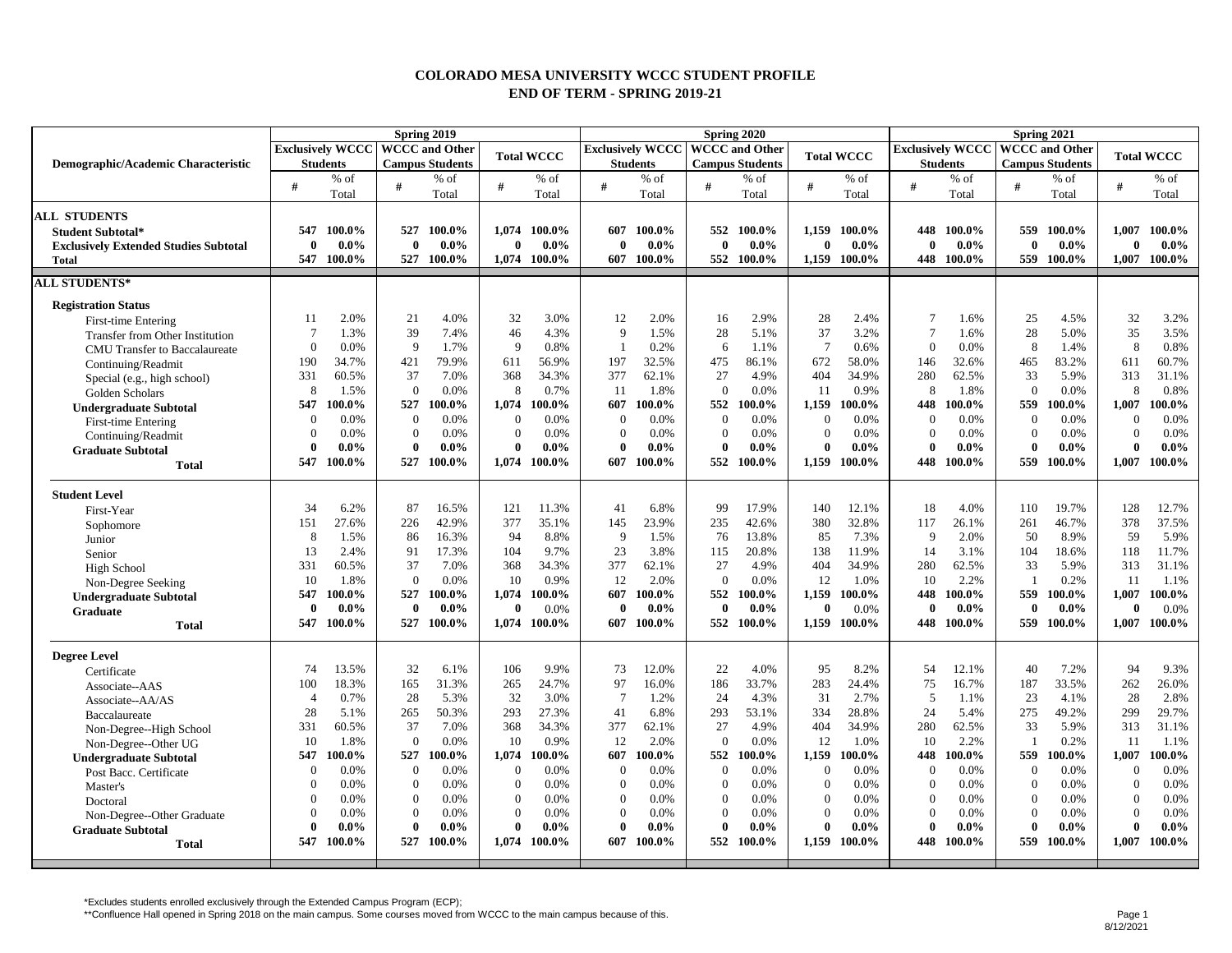## **COLORADO MESA UNIVERSITY WCCC STUDENT PROFILE END OF TERM - SPRING 2019-21**

| <b>Exclusively WCCC   WCCC and Other</b><br><b>Exclusively WCCC   WCCC and Other</b><br><b>Exclusively WCCC   WCCC and Other</b><br><b>Total WCCC</b><br><b>Total WCCC</b><br>Demographic/Academic Characteristic<br><b>Students</b><br><b>Campus Students</b><br><b>Students</b><br><b>Campus Students</b><br><b>Students</b><br><b>Campus Students</b><br>$%$ of<br>$%$ of<br>$%$ of<br>$%$ of<br>$%$ of<br>$%$ of<br>$%$ of<br>% of<br>#<br>#<br>#<br>#<br>#<br>#<br>#<br>#<br>#<br>Total<br>Total<br>Total<br>Total<br>Total<br>Total<br>Total<br>Total<br>UNDERGRADUATE STUDENTS*<br><b>Credit Hour Load</b><br>32.9%<br>33.7%<br>59.2%<br>29<br>5.5%<br>353<br>59.8%<br>28<br>5.1%<br>391<br>286<br>63.8%<br>23<br>4.1%<br>324<br>363<br>6 or fewer hours<br>63<br>11.5%<br>49<br>9.3%<br>112<br>10.4%<br>74<br>12.2%<br>36<br>6.5%<br>110<br>9.5%<br>46<br>10.3%<br>64<br>11.4%<br>7 - 9 hours<br>0.7%<br>2.7%<br>18<br>1.7%<br>10<br>28<br>2.4%<br>$\overline{2}$<br>0.4%<br>17<br>3.0%<br>$\overline{A}$<br>14<br>1.6%<br>18<br>3.3% | <b>Total WCCC</b><br>% of<br>Total<br>309<br>30.7%<br>10.9%<br>110<br>19<br>1.9%<br>18<br>1.8%<br>45.3%<br>456<br>10.3%<br>104<br>10.0%<br>101<br>195<br>19.4%<br>151<br>15.0%<br>54.7%<br>551<br>1,007<br>100.0% |
|-----------------------------------------------------------------------------------------------------------------------------------------------------------------------------------------------------------------------------------------------------------------------------------------------------------------------------------------------------------------------------------------------------------------------------------------------------------------------------------------------------------------------------------------------------------------------------------------------------------------------------------------------------------------------------------------------------------------------------------------------------------------------------------------------------------------------------------------------------------------------------------------------------------------------------------------------------------------------------------------------------------------------------------------------|-------------------------------------------------------------------------------------------------------------------------------------------------------------------------------------------------------------------|
|                                                                                                                                                                                                                                                                                                                                                                                                                                                                                                                                                                                                                                                                                                                                                                                                                                                                                                                                                                                                                                               |                                                                                                                                                                                                                   |
|                                                                                                                                                                                                                                                                                                                                                                                                                                                                                                                                                                                                                                                                                                                                                                                                                                                                                                                                                                                                                                               |                                                                                                                                                                                                                   |
|                                                                                                                                                                                                                                                                                                                                                                                                                                                                                                                                                                                                                                                                                                                                                                                                                                                                                                                                                                                                                                               |                                                                                                                                                                                                                   |
|                                                                                                                                                                                                                                                                                                                                                                                                                                                                                                                                                                                                                                                                                                                                                                                                                                                                                                                                                                                                                                               |                                                                                                                                                                                                                   |
|                                                                                                                                                                                                                                                                                                                                                                                                                                                                                                                                                                                                                                                                                                                                                                                                                                                                                                                                                                                                                                               |                                                                                                                                                                                                                   |
|                                                                                                                                                                                                                                                                                                                                                                                                                                                                                                                                                                                                                                                                                                                                                                                                                                                                                                                                                                                                                                               |                                                                                                                                                                                                                   |
|                                                                                                                                                                                                                                                                                                                                                                                                                                                                                                                                                                                                                                                                                                                                                                                                                                                                                                                                                                                                                                               |                                                                                                                                                                                                                   |
|                                                                                                                                                                                                                                                                                                                                                                                                                                                                                                                                                                                                                                                                                                                                                                                                                                                                                                                                                                                                                                               |                                                                                                                                                                                                                   |
| 10 hours                                                                                                                                                                                                                                                                                                                                                                                                                                                                                                                                                                                                                                                                                                                                                                                                                                                                                                                                                                                                                                      |                                                                                                                                                                                                                   |
| 5<br>0.9%<br>$7\phantom{.0}$<br>12<br>3<br>17<br>1.5%<br>3<br>0.7%<br>1.3%<br>1.1%<br>0.5%<br>14<br>2.5%<br>15<br>2.7%<br>11 hours                                                                                                                                                                                                                                                                                                                                                                                                                                                                                                                                                                                                                                                                                                                                                                                                                                                                                                            |                                                                                                                                                                                                                   |
| 396<br>72.4%<br>99<br>18.8%<br>495<br>46.1%<br>450<br>74.1%<br>96<br>17.4%<br>546<br>47.1%<br>337<br>75.2%<br>119<br>21.3%<br><b>Part-time Subtotal</b>                                                                                                                                                                                                                                                                                                                                                                                                                                                                                                                                                                                                                                                                                                                                                                                                                                                                                       |                                                                                                                                                                                                                   |
| 28<br>94<br>122<br>21<br>98<br>10.3%<br>3.1%<br>90<br>5.1%<br>17.8%<br>11.4%<br>3.5%<br>17.8%<br>119<br>14<br>16.1%<br>12 hours                                                                                                                                                                                                                                                                                                                                                                                                                                                                                                                                                                                                                                                                                                                                                                                                                                                                                                               |                                                                                                                                                                                                                   |
| 12<br>69<br>81<br>21<br>83<br>104<br>9.0%<br>2.2%<br>13.1%<br>7.5%<br>3.5%<br>15.0%<br>14<br>3.1%<br>87<br>15.6%<br>13 hours                                                                                                                                                                                                                                                                                                                                                                                                                                                                                                                                                                                                                                                                                                                                                                                                                                                                                                                  |                                                                                                                                                                                                                   |
| 27<br>34<br>6.2%<br>178<br>33.8%<br>212<br>19.7%<br>4.4%<br>171<br>31.0%<br>198<br>17.1%<br>28<br>6.3%<br>167<br>29.9%<br>14-16 hours                                                                                                                                                                                                                                                                                                                                                                                                                                                                                                                                                                                                                                                                                                                                                                                                                                                                                                         |                                                                                                                                                                                                                   |
| 77<br>87<br>88<br>192<br>55<br>14.1%<br>16.5%<br>164<br>15.3%<br>14.5%<br>104<br>18.8%<br>16.6%<br>12.3%<br>96<br>17.2%<br>17 or more hours                                                                                                                                                                                                                                                                                                                                                                                                                                                                                                                                                                                                                                                                                                                                                                                                                                                                                                   |                                                                                                                                                                                                                   |
| 151<br>27.6%<br>428<br>81.2%<br>579<br>53.9%<br>25.9%<br>82.6%<br>613<br>52.9%<br>111<br>24.8%<br>78.7%<br>157<br>456<br>440<br><b>Full-time Subtotal</b>                                                                                                                                                                                                                                                                                                                                                                                                                                                                                                                                                                                                                                                                                                                                                                                                                                                                                     |                                                                                                                                                                                                                   |
| 547<br>527<br>100.0%<br>1.074<br>100.0%<br>607<br>100.0%<br>552<br>100.0%<br>1,159<br>100.0%<br>448<br>100.0%<br>559<br>100.0%<br>100.0%<br><b>Total</b>                                                                                                                                                                                                                                                                                                                                                                                                                                                                                                                                                                                                                                                                                                                                                                                                                                                                                      |                                                                                                                                                                                                                   |
| Age                                                                                                                                                                                                                                                                                                                                                                                                                                                                                                                                                                                                                                                                                                                                                                                                                                                                                                                                                                                                                                           |                                                                                                                                                                                                                   |
| 4.0%<br>27.0%<br>263<br>48.1%<br>21<br>284<br>26.4%<br>298<br>49.1%<br>15<br>2.7%<br>313<br>220<br>49.1%<br>21<br>3.8%<br>17 years or younger                                                                                                                                                                                                                                                                                                                                                                                                                                                                                                                                                                                                                                                                                                                                                                                                                                                                                                 | 23.9%<br>241                                                                                                                                                                                                      |
| 307<br>168<br>30.7%<br>58.3%<br>475<br>44.2%<br>198<br>32.6%<br>333<br>60.3%<br>531<br>45.8%<br>133<br>29.7%<br>326<br>58.3%<br>$18 - 21$ years                                                                                                                                                                                                                                                                                                                                                                                                                                                                                                                                                                                                                                                                                                                                                                                                                                                                                               | 459<br>45.6%                                                                                                                                                                                                      |
| 35<br>10.8%<br>5.8%<br>123<br>4.2%<br>81<br>81<br>15.4%<br>35<br>88<br>15.9%<br>10.6%<br>19<br>14.5%<br>6.4%<br>116<br>22 - 24 years                                                                                                                                                                                                                                                                                                                                                                                                                                                                                                                                                                                                                                                                                                                                                                                                                                                                                                          | 100<br>9.9%                                                                                                                                                                                                       |
| 85.2%<br>409<br>77.6%<br>875<br>81.5%<br>531<br>87.5%<br>436<br>79.0%<br>967<br>83.4%<br>372<br>83.0%<br>428<br>76.6%<br>466<br><b>Traditional Age Subtotal</b>                                                                                                                                                                                                                                                                                                                                                                                                                                                                                                                                                                                                                                                                                                                                                                                                                                                                               | 800<br>79.4%                                                                                                                                                                                                      |
| 123<br>39<br>45<br>8.2%<br>78<br>14.8%<br>11.5%<br>6.4%<br>79<br>14.3%<br>118<br>10.2%<br>46<br>10.3%<br>85<br>15.2%<br>25 - 34 years                                                                                                                                                                                                                                                                                                                                                                                                                                                                                                                                                                                                                                                                                                                                                                                                                                                                                                         | 13.0%<br>131                                                                                                                                                                                                      |
| 14<br>26<br>4.9%<br>40<br>3.7%<br>26<br>42<br>3.6%<br>12<br>2.7%<br>32<br>5.7%<br>2.6%<br>16<br>2.6%<br>4.7%<br>35 - 44 years                                                                                                                                                                                                                                                                                                                                                                                                                                                                                                                                                                                                                                                                                                                                                                                                                                                                                                                 | 44<br>4.4%                                                                                                                                                                                                        |
| 8<br>8<br>12<br>2.1%<br>2.0%<br>1.5%<br>19<br>1.8%<br>9<br>1.5%<br>1.4%<br>17<br>1.5%<br>6<br>1.3%<br>11<br>45 - 54 years                                                                                                                                                                                                                                                                                                                                                                                                                                                                                                                                                                                                                                                                                                                                                                                                                                                                                                                     | 18<br>1.8%                                                                                                                                                                                                        |
| 3<br>2<br>2.0%<br>6<br>17<br>1.6%<br>12<br>2.0%<br>0.5%<br>15<br>1.3%<br>12<br>2.7%<br>0.4%<br>1.1%<br>-11<br>55 years and older                                                                                                                                                                                                                                                                                                                                                                                                                                                                                                                                                                                                                                                                                                                                                                                                                                                                                                              | 1.4%<br>14                                                                                                                                                                                                        |
| 199<br>18.5%<br>76<br>12.5%<br>192<br>76<br>131<br>23.4%<br>81<br>14.8%<br>118<br>22.4%<br>116<br>21.0%<br>16.6%<br>17.0%<br><b>Non-traditional Age Subtotal</b>                                                                                                                                                                                                                                                                                                                                                                                                                                                                                                                                                                                                                                                                                                                                                                                                                                                                              | 20.6%<br>207                                                                                                                                                                                                      |
| 0.0%<br>$\mathbf{0}$<br>0.0%<br>$\mathbf{0}$<br>0.0%<br>0.0%<br>0.0%<br>$\mathbf{0}$<br>0.0%<br>$\mathbf{0}$<br>0.0%<br>0.0%<br>$\mathbf{0}$<br>$\mathbf{0}$<br>$\mathbf{0}$<br>0<br>No data                                                                                                                                                                                                                                                                                                                                                                                                                                                                                                                                                                                                                                                                                                                                                                                                                                                  | 0.0%<br>$\mathbf{0}$                                                                                                                                                                                              |
| 527<br>1,159<br>547<br>100.0%<br>100.0%<br>1.074<br>100.0%<br>100.0%<br>552<br>100.0%<br>100.0%<br>448<br>100.0%<br>559<br>100.0%<br>607<br><b>Total</b>                                                                                                                                                                                                                                                                                                                                                                                                                                                                                                                                                                                                                                                                                                                                                                                                                                                                                      | 1,007<br>100.0%                                                                                                                                                                                                   |
| Gender                                                                                                                                                                                                                                                                                                                                                                                                                                                                                                                                                                                                                                                                                                                                                                                                                                                                                                                                                                                                                                        |                                                                                                                                                                                                                   |
| 362<br>66.2%<br>369<br>70.0%<br>731<br>68.1%<br>419<br>69.0%<br>381<br>69.0%<br>800<br>69.0%<br>268<br>59.8%<br>383<br>68.5%<br>Male                                                                                                                                                                                                                                                                                                                                                                                                                                                                                                                                                                                                                                                                                                                                                                                                                                                                                                          | 651<br>64.6%                                                                                                                                                                                                      |
| 185<br>33.8%<br>30.0%<br>343<br>31.9%<br>188<br>31.0%<br>31.0%<br>359<br>31.0%<br>180<br>40.2%<br>31.5%<br>158<br>171<br>176<br>Female                                                                                                                                                                                                                                                                                                                                                                                                                                                                                                                                                                                                                                                                                                                                                                                                                                                                                                        | 356<br>35.4%                                                                                                                                                                                                      |
| 547<br>527<br>552<br>448<br>100.0%<br>100.0%<br>100.0%<br>1,074<br>100.0%<br>607<br>100.0%<br>100.0%<br>1,159<br>100.0%<br>100.0%<br>559<br><b>Total</b>                                                                                                                                                                                                                                                                                                                                                                                                                                                                                                                                                                                                                                                                                                                                                                                                                                                                                      | 100.0%<br>1,007                                                                                                                                                                                                   |
| <b>Race/Ethnicity</b>                                                                                                                                                                                                                                                                                                                                                                                                                                                                                                                                                                                                                                                                                                                                                                                                                                                                                                                                                                                                                         |                                                                                                                                                                                                                   |
| 0.0%<br>0.6%<br>3<br>0.3%<br>0.7%<br>0.5%<br>0.2%<br>3<br>$\overline{c}$<br>0.4%<br>$\overline{2}$<br>0.4%<br>$\overline{0}$<br>6<br>$\overline{4}$<br>-1<br>Asian                                                                                                                                                                                                                                                                                                                                                                                                                                                                                                                                                                                                                                                                                                                                                                                                                                                                            | 3<br>0.3%                                                                                                                                                                                                         |
| $\overline{2}$<br>3<br>5<br>5<br>5<br>0.6%<br>0.5%<br>$\Omega$<br>0.0%<br>0.9%<br>0.4%<br>0.2%<br>2<br>0.4%<br>0.4%<br>Pacific Islander                                                                                                                                                                                                                                                                                                                                                                                                                                                                                                                                                                                                                                                                                                                                                                                                                                                                                                       | 3<br>0.3%                                                                                                                                                                                                         |
| $\tau$<br>8<br>$\overline{4}$<br>0.7%<br>1.3%<br>-11<br>1.0%<br>5<br>0.8%<br>13<br>1.1%<br>2<br>0.4%<br>16<br>2.9%<br>1.4%<br>Black, Non-Hispanic                                                                                                                                                                                                                                                                                                                                                                                                                                                                                                                                                                                                                                                                                                                                                                                                                                                                                             | 18<br>1.8%                                                                                                                                                                                                        |
| 279<br>167<br>112<br>26.0%<br>138<br>22.7%<br>104<br>18.8%<br>242<br>20.9%<br>71<br>106<br>19.0%<br>30.5%<br>21.3%<br>15.8%<br>Hispanic (of any race)                                                                                                                                                                                                                                                                                                                                                                                                                                                                                                                                                                                                                                                                                                                                                                                                                                                                                         | 177<br>17.6%                                                                                                                                                                                                      |
| 0.9%<br>$\sqrt{5}$<br>0.9%<br>0.8%<br>9<br>0.8%<br>0.9%<br>5<br>0.9%<br>10<br>5<br>$\overline{4}$<br>0.7%<br>0.7%<br>$\overline{4}$<br>$\overline{4}$<br>American Indian/Alaskan Native                                                                                                                                                                                                                                                                                                                                                                                                                                                                                                                                                                                                                                                                                                                                                                                                                                                       | 0.8%<br>8                                                                                                                                                                                                         |
| 30<br>10<br>1.8%<br>11<br>2.1%<br>21<br>2.0%<br>14<br>2.3%<br>2.9%<br>2.6%<br>2.9%<br>16<br>14<br>3.1%<br>16<br>Multi-Racial                                                                                                                                                                                                                                                                                                                                                                                                                                                                                                                                                                                                                                                                                                                                                                                                                                                                                                                  | 30<br>3.0%                                                                                                                                                                                                        |
| 305<br>188<br>34.4%<br>141<br>26.8%<br>329<br>30.6%<br>166<br>27.3%<br>139<br>25.2%<br>26.3%<br>94<br>21.0%<br>145<br>25.9%<br><b>Subtotal</b>                                                                                                                                                                                                                                                                                                                                                                                                                                                                                                                                                                                                                                                                                                                                                                                                                                                                                                | 23.7%<br>239                                                                                                                                                                                                      |
| 364<br>69.1%<br>698<br>65.0%<br>416<br>395<br>71.6%<br>70.0%<br>328<br>73.2%<br>396<br>70.8%<br>334<br>61.1%<br>68.5%<br>811<br>White, Non-Hispanic                                                                                                                                                                                                                                                                                                                                                                                                                                                                                                                                                                                                                                                                                                                                                                                                                                                                                           | 71.9%<br>724                                                                                                                                                                                                      |
| $\overline{7}$<br>$\,8\,$<br>3<br>1.3%<br>0.7%<br>0.0%<br>6<br>0.5%<br>$\overline{0}$<br>0.0%<br>0.5%<br>0.2%<br>$\overline{0}$<br>6<br>1.1%<br>NR Alien                                                                                                                                                                                                                                                                                                                                                                                                                                                                                                                                                                                                                                                                                                                                                                                                                                                                                      | 3<br>0.3%                                                                                                                                                                                                         |
| 24<br>39<br>37<br>15<br>15<br>2.8%<br>3.6%<br>25<br>12<br>2.2%<br>3.2%<br>26<br>2.7%<br>4.4%<br>5.8%<br>4.1%<br>Unknown                                                                                                                                                                                                                                                                                                                                                                                                                                                                                                                                                                                                                                                                                                                                                                                                                                                                                                                       | 41<br>4.1%                                                                                                                                                                                                        |
| 527 100.0%<br>552 100.0%<br>1.159 100.0%<br>559 100.0%<br>547<br>$100.0\%$<br>1.074 100.0%<br>607<br>100.0%<br>448<br>$100.0\%$<br><b>Total</b>                                                                                                                                                                                                                                                                                                                                                                                                                                                                                                                                                                                                                                                                                                                                                                                                                                                                                               | 100.0%<br>1.007                                                                                                                                                                                                   |

\*Excludes students enrolled exclusively through the Extended Campus Program (ECP);<br>\*\*Confluence Hall opened in Spring 2018 on the main campus. Some courses moved from WCCC to the main campus because of this.